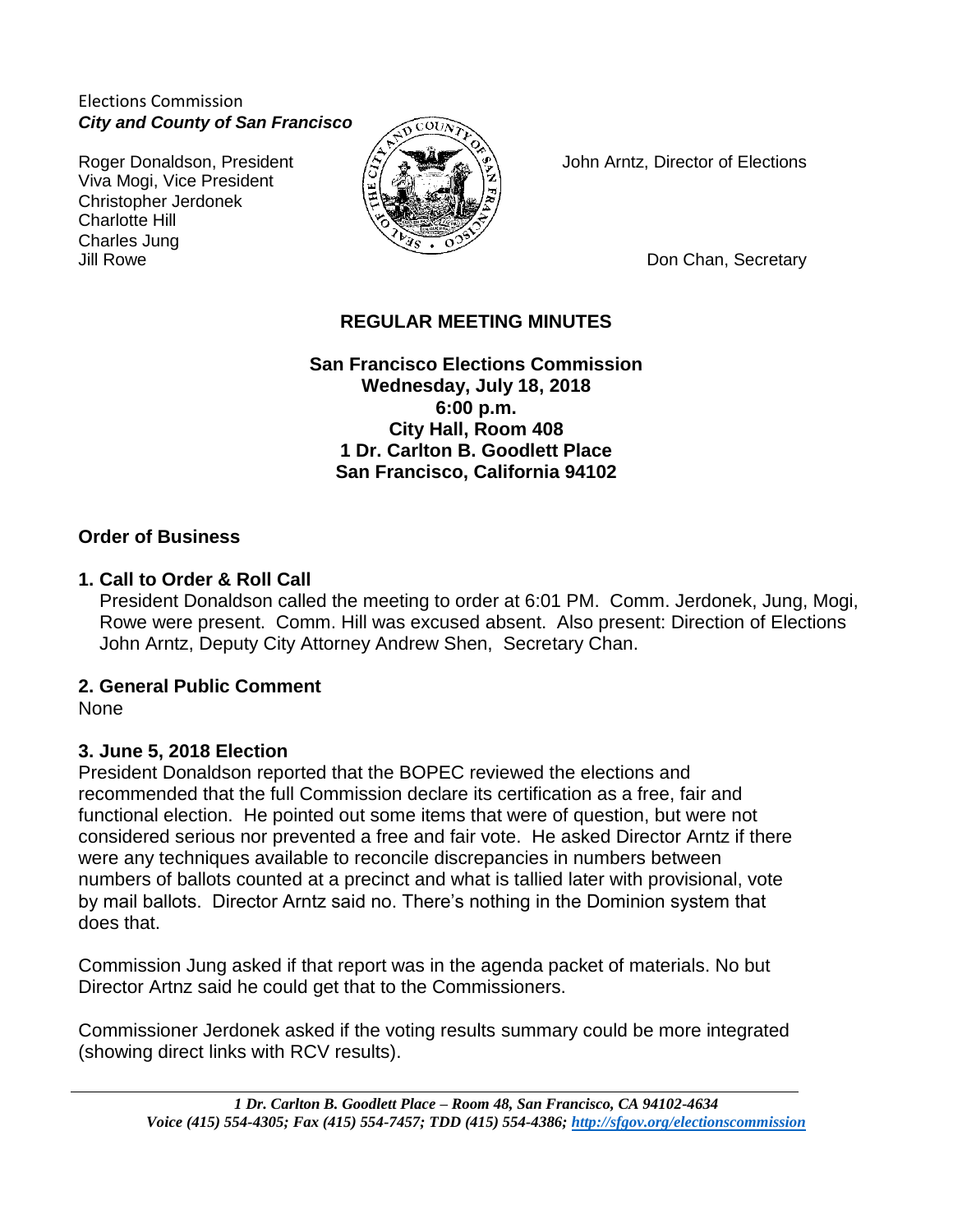He recalled at a previous Commission meeting a member of the public commented that public awareness of the existence of the Commission was very limited. He said that in old voters information booklets of the Department (2002-3) there is an introduction of the Commission, but not in recent publications. If a similar thing can again be included, the public may be more encouraged to express their mind on election matters.

He also thought that it would be helpful to do better instructions for rank choice voting, and mentioned a couple of resources Director Arntz could seek out.

President Donaldson said that while there was a script for roster clerks to inform voters but felt it could have been emphasized more (in keeping with the Commission resolution to promote information on accessible voting tools).

Commissioner Jung moved to declare that the election plan succeeded in carrying out a free and fair election. Commissioner Rowe seconded.

### Public Comment

Mr. Brent Turner agreed with the Commission's motion (limited by the extent the system allowed for it).

Commissioner Rowe commended the participation of the public to work in carrying out the elections. Commissioner Jerdonek asked if there were lack of workers at polls. Director Artnz said there were no shortages but there were no "extra" hands to be able to step in were there needs.

### **4. Open Source Voting**.

a) Technical Advisory Committee Update

Commissioner Jerdonek reported for TAC. The TAC discussed the CGJ report and found it generally positive. The Committee will be trying to video it's meetings in the future. It is continuing to work on refining its results reporter component, and software to convert Department data to be used in the results reporter.

President Donaldson reported that he and Commissioner Jerdonek, and Director Arntz had met with CIO Linda Gerull regarding the OSV and the work of both departments in developing it. One idea brought up producing a validation module as an initial product, that could be used to validate results of an election. Doing this could prove the feasibility of an open source agile approach in development. Gerull thought other municipalities could be interested in this also.

Commissioner Jerdonek brought up proposed amendments to the resolution passed last month. It addresses the large question of project ownership. The original resolution stated that the Mayor would be asked to name the project owner, but in this amendment it reads that the Commission names the Department as the owner. A lively and in-depth discussion ensued that explored what it means to be the owner of the project, what distinction that had for having final authority for decisions on what the product would look like, how it would proceed through each stage of development. Some were of the mind that because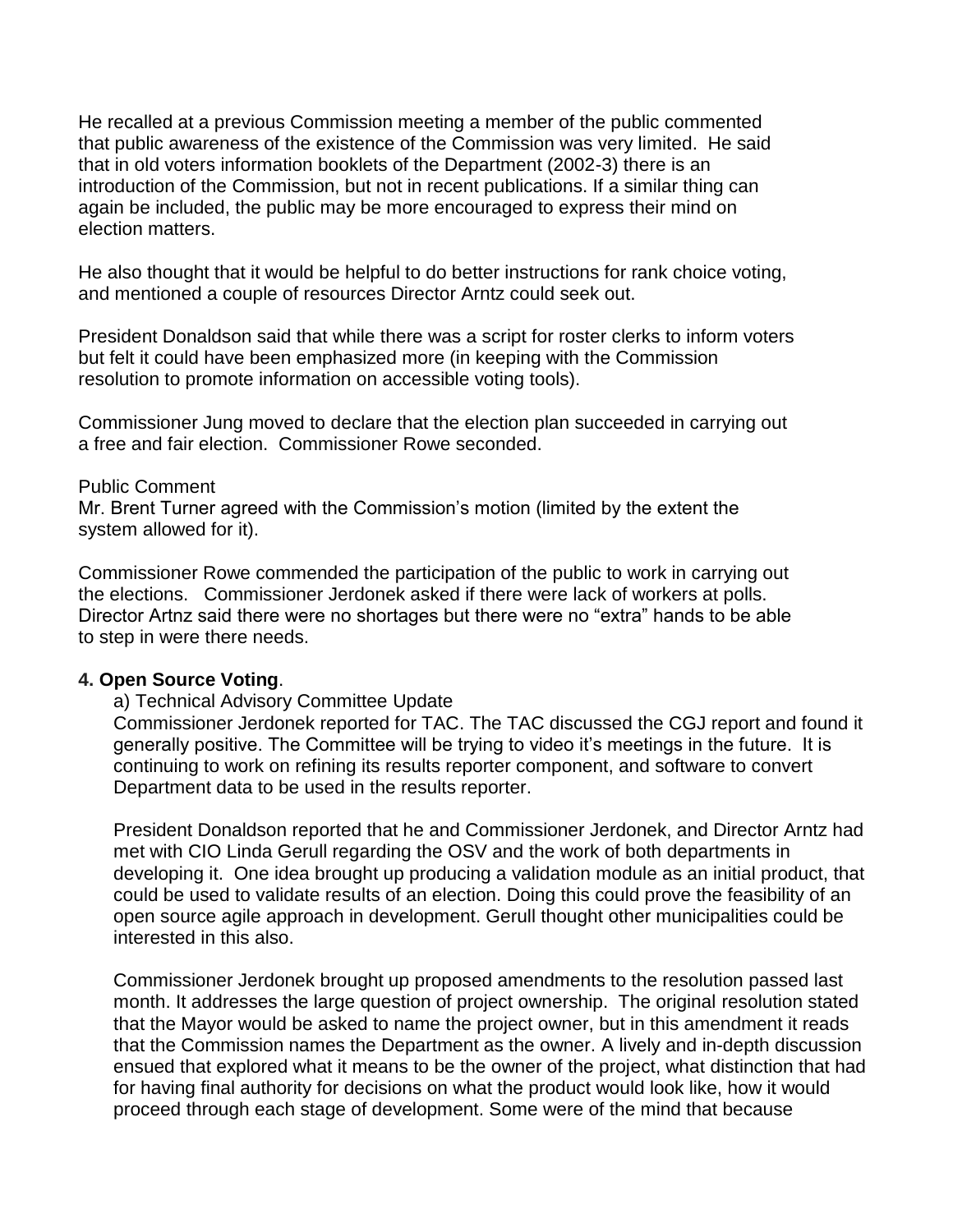Department of Technology (DT) was willing and enthusiastic about taking on the technical side of the development (software/hardware) that the project should be under DT's leadership (also since DT was heading up the hiring of the Project Manager), while others felt the Department of Elections should own it.

It was acceded that the Department of Elections did not have the technical expertise to lead that aspect of the project, and DT did. The Department expressed its preference for not having to oversee this for fear that the time and attention necessary would severely interfere with the Department's mandate to assure the execution of free and fair elections (the logistics to carry out that task). There was a fear that without the Department's ownership of the project (and the Commission's final oversight and guidance), there's no assurance that it won't go awry. Similarly, if it's in another department's fiscal allocations, could/would that department be as effective an advocate for the City's support as the Commission and Elections Department? (much of the fiscal arena revolves around state and federal funding, could another department keep abreast of those developments that would impact the project?)

A question was raised as to whether DT really wants to own it, or just play a supporting role of leading the technological build. Likewise, is the logical supervisor of the technical activities (via Project Manager) in DT or the Department? (the Department saying it hasn't the expertise to supervise that)

Commissioner Rowe moved to approve the amendment as written, seconded by Commissioner Mogi.

Public Comment

Brent Turner approved the amendment.

David Cary brought up a comparison to when the Department had to implement rank choice voting. They had to find a vendor or contractor who could provide the program that would accomplish this. Ultimately Dominion (the current vendor) was chosen, but clearly it was under the "ownership" of the Department, to get it done. He said this was the same situation where the Department must find (not develop the system itself) someone, some firm, vendor, to bring forth a program (per its OSV requirements) for the Department to use. The Department would be the owner, and how it finds the final product is a totally separate issue from that condition. He encouraged the Commission to pass the amendment.

President Donaldson said the CIO spoke of her department as being the business provider but it was Director Arntz's feeling that the CIO's position is that she (DT) would be the owner of the technical aspects of the system. He further stated that the Department wasn't seeking to develop a voting system, that it was seeking updated technology for a system so they can conduct elections better. It is the Commission's interest to have a system developed. There was a discussion about this, whether the acquisition of an OSV system was within the purview or mandate of the Department, or whether it should be directed by another department. The larger question related to this was whether the Department should take on the responsibility of developing the system (by whatever means), or just seek to acquire one that met its specifications. The contention was around the question of support the development of, vs actually overseeing the development of an OSV.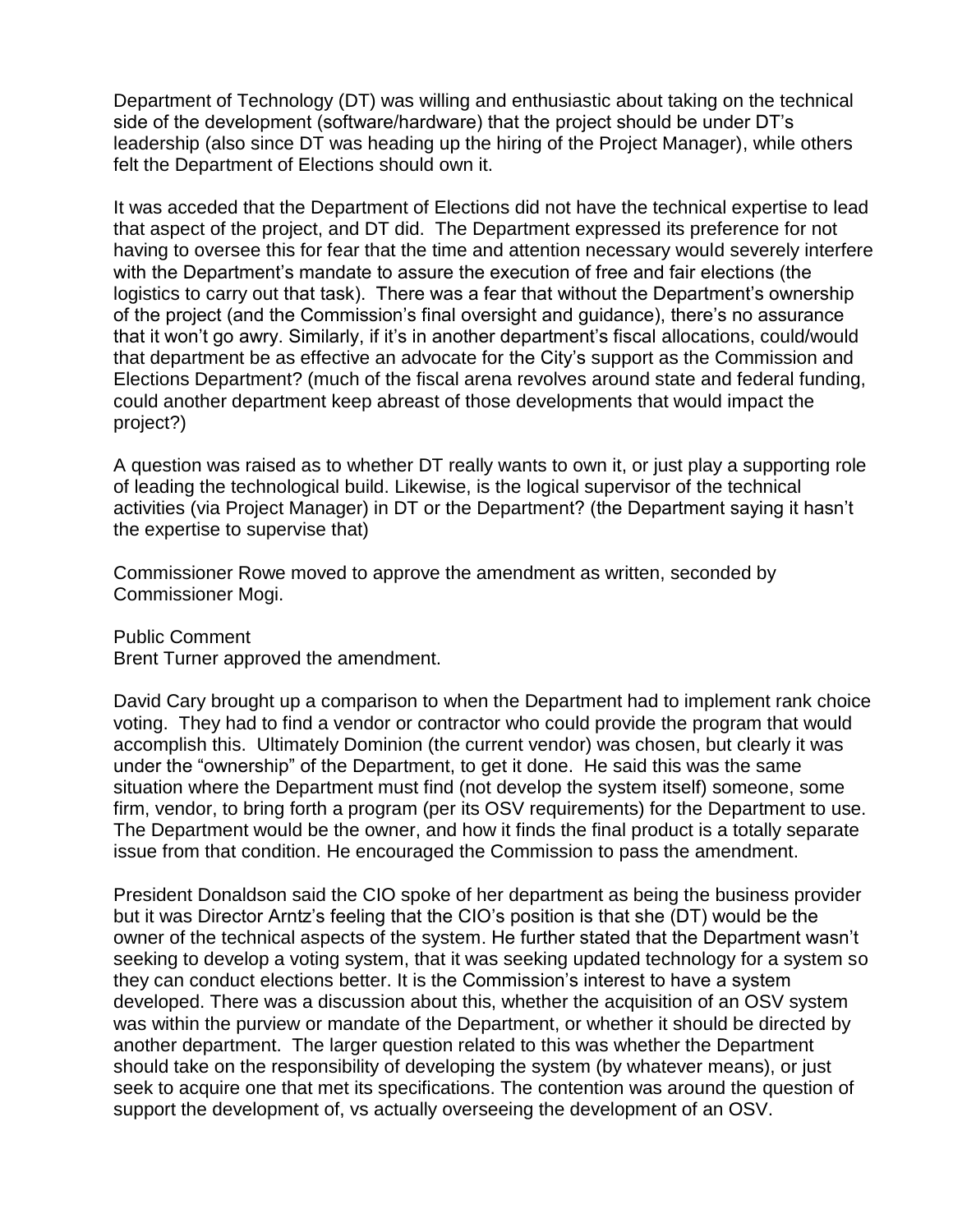The Department said it was not suited to do the latter. Various questions needed answers to: what would be the relationship between the Department and DT in relation to the OSV project, who directs who in the decision making. Who maintains and improves it.

Vice President Mogi commented that in light of the conversation, she didn't think it wise to name the Department as the owner.

Commissioner Rowe also felt it ill advised.

Deputy City Attorney Shen asked if the motion was still on the floor. Commissioner Rowe withdrew her motion and made another motion. "To amend Open Source Voting resolution #2 by deleting the Further Resolved section that reads . ".that the Elections Commission ask the Mayor and Bd of Supervisors to name the Department of Elections as the owner of the project [essentially lines 11 to 17]. And in the next Further Resolved section to delete the part on line 20 that reads " to report to the Director of Elections".

Commissioner Jung seconded.

President Donaldson opposed weakening the resolution and said it would be beneficial to have another meeting with CIO Gerull to clarify and define those terms and understanding of relationship.

Public Comment:

David cary made a distinction between the project ownership and the ownership of the technical aspects of the project. He recommended not passing this resolution and asked the Commission to clarify what responsibilities it would like the Director of Elections to have for this project.

Brent Turner spoke in opposition to the Director of Elections.

Jim Soffer said if you get a good Project Manager, things will work out.

Bruce Wolfe via email: Dear Chair and Commission Members --

I write you today as an individual, a resident and voter of San Francisco with great interest of our election system. I support Open-Source Voting. As a professional chief information and technology security officer, and avid user of open-source systems and software since their inception the importance that this newly approved system to be developed for our use be cautiously monitored is essential. With the increasingly problems all around us facing technology and Internet security plus the issues around secrecy of proprietary voting systems we, as a city, need to move forward methodically and carefully to assure the appropriate and correct procedure and plans to complete this task in order to protect our most coveted of civil rights. I understand that sizable funding is available for this project but is not clear as to how it is appropriated. To have funding be designated to a certain department for projects like this without full understanding if that department does this kind of work or not is an undesirable way to go. To this end, I strongly urge that SF Elections Commission and Department be the sole "owner" of this project with complete jurisdiction for its direction and management. This way flexibility to work with any one or more city departments and/or agencies can be made comfortably. In your resolution for external guidance, I would also strongly urge that you, SF Elections Commission, take full ownership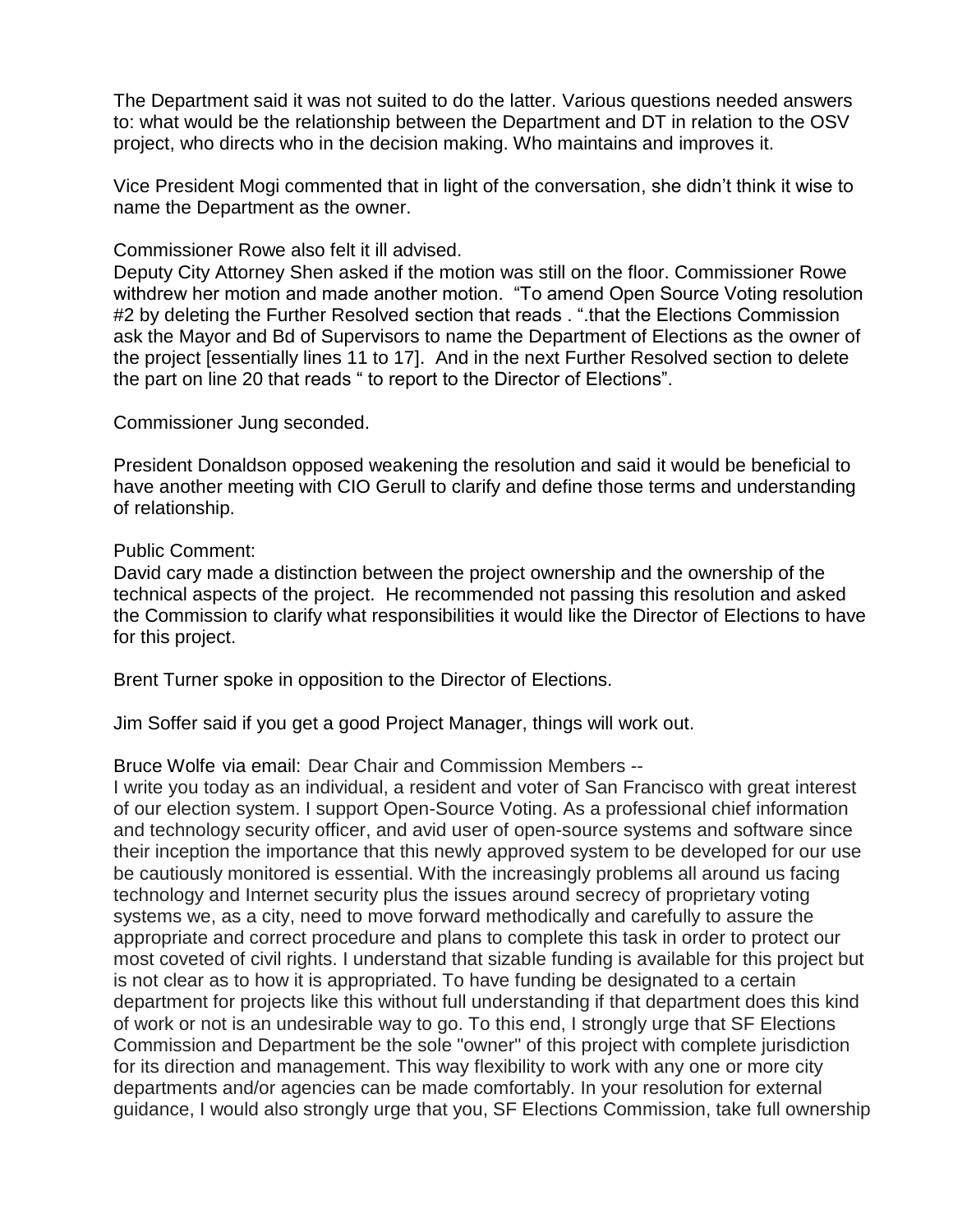of this project as was brought by you into the light and amend the resolution to reflect such ownership. Thank you for your attention and indulgence on this matter

The motion was called, and with a vote of 3 opposed, 2 approve, the motion failed.

Commissioner Jerdonek mentioned a public hearing in Sacramento on July 26, on the subject of voting equipment security.

President Donaldson reported that the Department (via Dominion) will be holding a demo on how the new voting equipment works and how the system works. The dates and times are stated on the Department website.

**5. Review of the Civil Grand Jury Open Source Voting Report in San Francisco** President Donaldson summarized that the Civil Grand Jury published this report and requested the Commission respond to various findings and recommendations in it. He said that the BOPEC and TAC had taken up initial discussions and reviews and had compiled their thoughts on it, along with comments submitted by members of the public, and with these points he and Commissioner Jerdonek had drafted a coordinated set of responses that, with the exception of F19, were in general alignment. The Commission is asked to review that and act to approve a final copy for reply to the Civil Grand Jury.

Commissioner Jung said he found the coordinated draft to be generally consistent with what was discussed in BOPEC, with that one exception where President Donaldson found that developing a voting system was within the Charter's mandate [section 13.104] for the Department….."matters pertaining to elections in the City and County…" but he doesn't see that in the language of the Charter.

Commissioner Jerdonek asked Deputy City Attorney Shen to interpret the language of the CGJ report and he said that mandate didn't seem to him to speak to legal authority as much as it dealt with expertise and capacity.

On another note, Commissioner Jerdonek brought up the question of whether this is a project or not. In the coordinated response (F1) it is said there is not a project, but he feels this is a misstatement of history and wants to delete the first 3 paragraphs under F1.

New "general note/preamble" Regarding making progress on the project, rather than the lack of an owner, the Commission believes lack of funding, and a commitment from the City to start the project, was the main reason for the lack of progress. In its Nov 18, 2015 resolution, the Commission encouraged the Mayor and Bd of Supervisors to "first, hire a project director with technical expertise to be responsible for planning and leading the project, including working with stakeholders, collaborators and regulators drafting requirements and selecting matching technical contractors as necessary." However, the City did not provide funding a resource to lead the project until now, anticipated with the budget signing August 1, 2018 and so the Department did not have staff or expertise to make progress.

Commissioner Jung defined project and said that this one lacked the 'carefully planned and designed to a particular aim" character. Director Arntz also thought that with all the thought put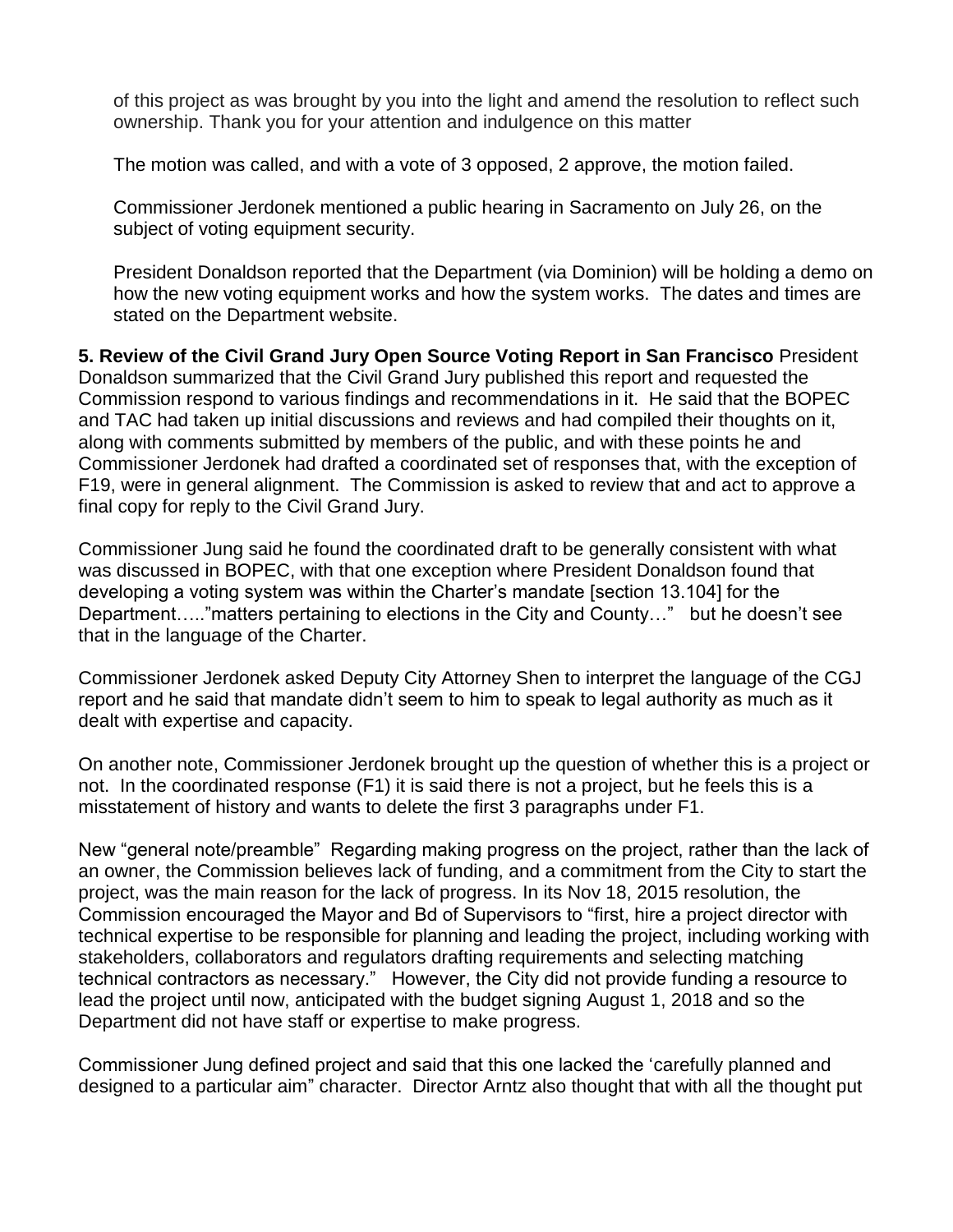into this there still hasn't been produced (barring Slalom's report) any specific plans that could be attributed to a project.

President Donaldson stated he preferred the language in the draft.

President Donaldson said he had attempted to get the principal author of the report (Grady ) to come, but he was not available. No other member was either. Deputy City Attorney Shen said that it is not unusual to ask members of the CGJ to come and respond.

President Donaldson asked about the response format options and Deputy City Attorney Shen said only those 4 options enumerated by the CGJ.

Commissioner Jerdonek had issues with that, given some cases where they would agree to implement the recommendation but not in the manner or context presented.

When asked, no commissioner had any problem with the drafted responses (sans F19), so they went on to discuss F19.

This discussion centered on the same question brought up in item #4, defining 'mandate'. Briefly, does it mean required by law, is it more a question of expertise, do development activities fit within that. President Donaldson asked if changing the word responsibility to authority would make it easier to accept. Further, the response would be Disagree or Disagree partially. Remove the word 'developing', replace with "An elections system is certainly a matter pertaining…" and then add from the 2015 resolution on open source voting, the first resolved. The final sentence could be" developing such an open source system would be consistent with the policy of the San Francisco Elections Commission and resolutions of the Bd of Supervisors.

The central question was whether develop a system meant to have hands-on responsibility, or just have it as being within the authority of the Department to accomplish (by whatever means). President Donaldson offered as the response, to disagree partially, "while section 13.104 of the San Francisco Charter does not enumerate developing an election system as a specific requirement of the Department of Elections, it is certainly within the scope of the Department's authority ." Strike the sentence after the quote.

Deputy City Attorney Shen pointed to R4, R9, R12 as having mention of "owner" and asked if this has impact on the Commission's response. Several other points were also noted. R11: Director Arntz said he could write to the parties to introduce DT for discussion and coordination. Response option #4.

Commissioner Jung suggested just striking the phrase "as the owner" from R4, R9, R12. On the request for quarterly reports Director Arntz said he'd suggest the reports be authored and published by the Project Manager. The request for posting information on a website, there might be options for TAC.

For those with option #4 President Donaldson will change to option #3 Commissioner Rowe stated that for the explanation in that option, the scope of the analysis is who is the appropriate person or body to undertake that tas given the Commission doesn't have any staff.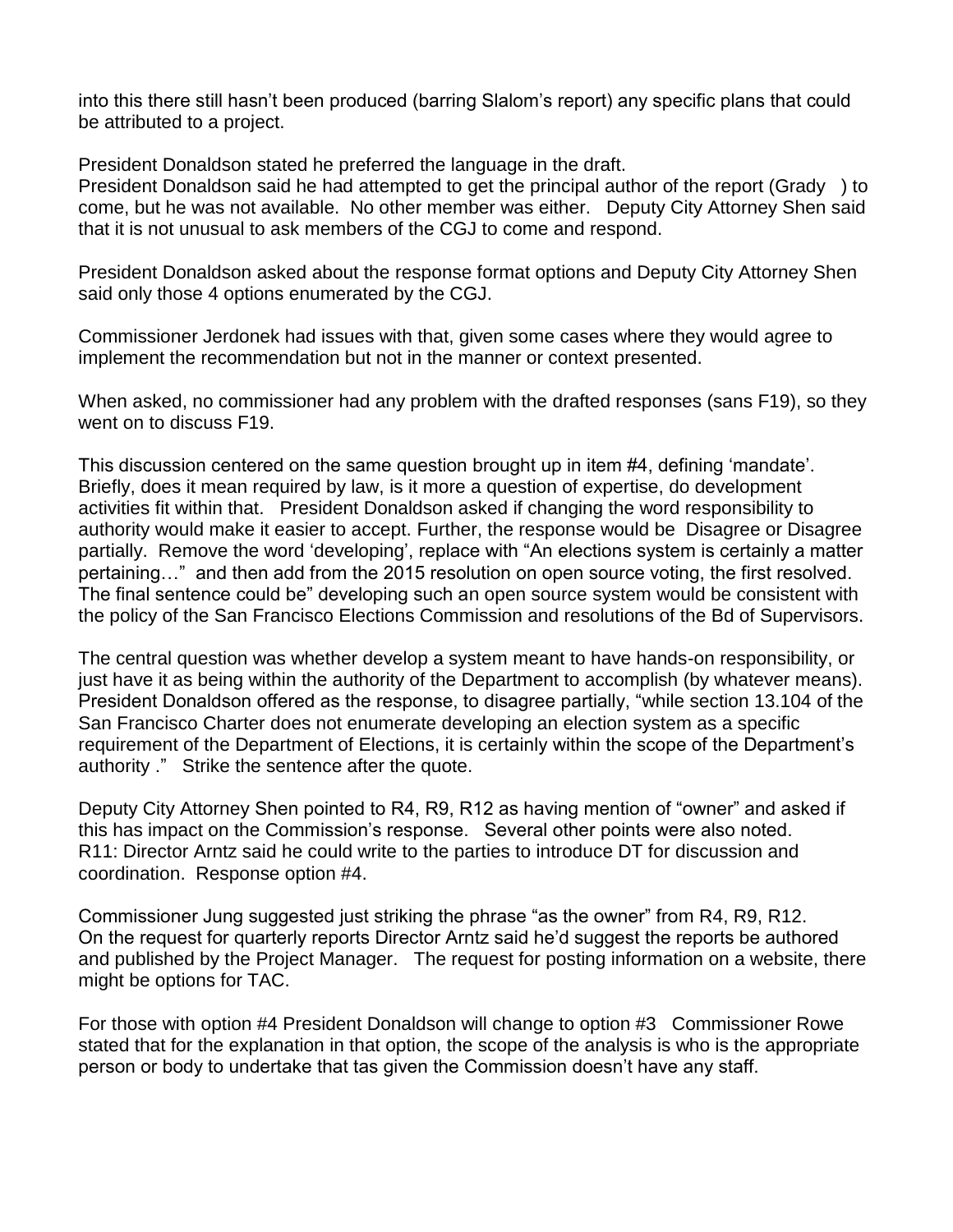President Donaldson summarized: R3, option3; R4, option 3; R9, option 3; R11, option 4; R12, option 3; R13, option 1.

As finally drafted, Commissioner Jung moved to approve the draft, seconded by Vice President Mogi. Upon voice vote, the motion carried, 4-0. President Donaldson will finalize the document and send it back to the Civil Grand Jury. Those items with an option 3 response, the Commission will take up further discussion at subsequent meetings.

Commissioner Jerdonek had to leave the meeting at 8:56PM.

Public Comment:

Mr. Brent Turner spoke off subject.

Mr. Jim Soper commented that the Civil Grand Jury's understanding of Prime III is weak; it is not a certified system (it does not tabulate). He felt there was little new information contained in the report.

#### **6. Commissioners' Reports**

There was a brief recess taken at approx.. 8:13 PM. Reconvening there were no reports given.

#### Public Comment

Mr. Brent Turner expressed concern for the lack luster progress of the open source project. He referred to the advancements made in New Hampshire. He hoped that the new City administration will continue to support it.

### **7. Director's Report**

Director Arntz reported that the Department has started the outreach for non-citizen voting, including connecting with other city departments (eg. Civic Engagement and Immigrant Affairs) that can also provide outreach efforts.

### Public Comment

Mr. Brent Turner said that it is the vendor that conducts the elections and takes care of everything related to its machines and program. He said that the only way to assure outcomes are credible is to have an open source verifiable system

### **8. Approval of Minutes of Previous Meeting**

Commissioner Jung moved to approve the minutes of the June 20, 2018 minutes, seconded by Vice President Mogi. By a vote of 4-0 the motion carried.

Public Comment

Mr. Brent Turner spoke off topic.

### **9. Agenda items for future meetings**

President Donaldson said he plans to have a BOPEC meeting in September to review the election plan. He stated that the summer recess this year will be in August.

Commissioner Jung suggested re-combining the open source voting item into Commissioners' Reports, along with the TAC updates (as Commissioner Jerdonek chairs that).